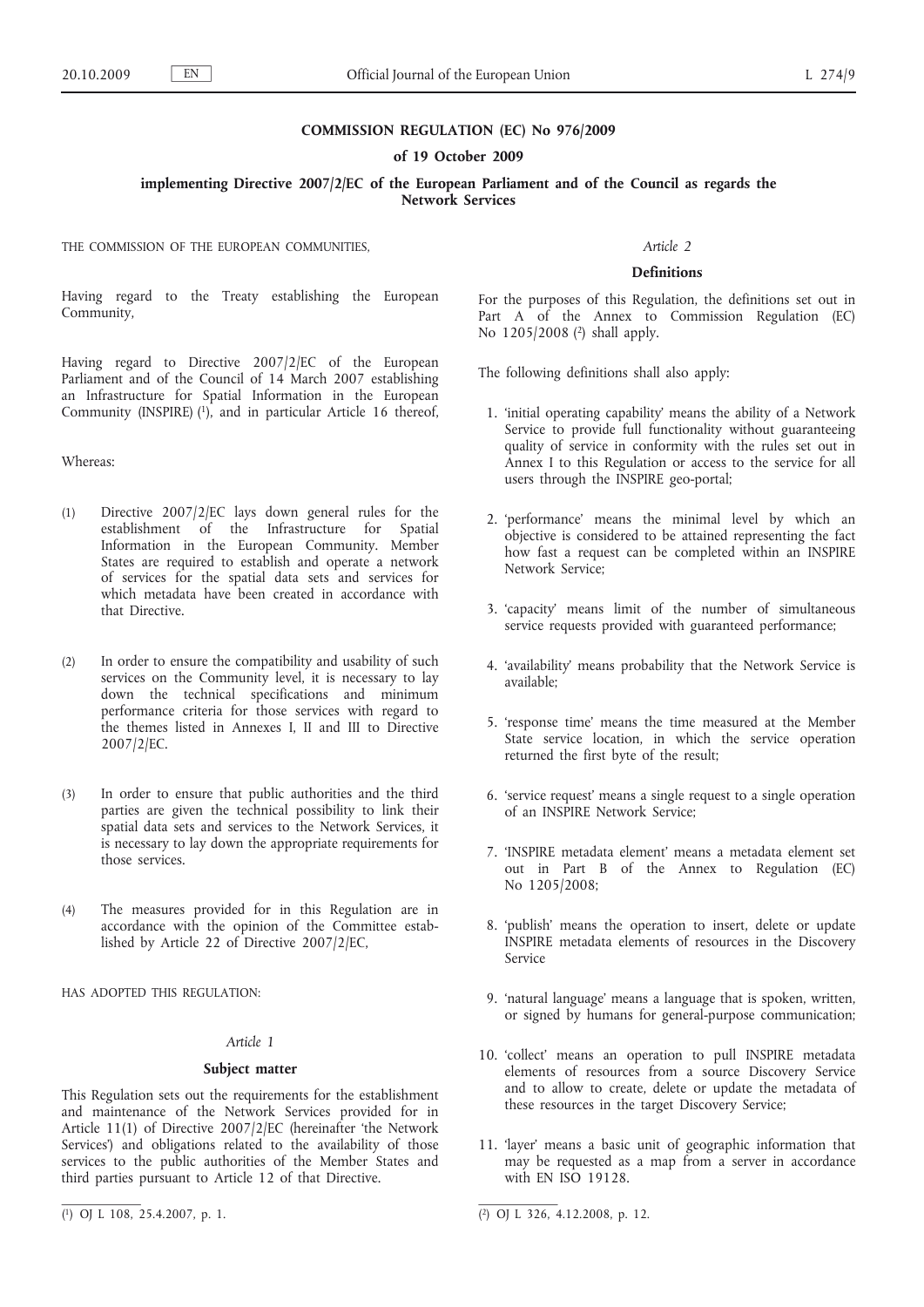# *Article 3*

### **Requirements for Network Services**

The Network Services shall be in conformity with the requirements concerning the quality of services set out in Annex I.

In addition, each type of the Network Services shall be in conformity with the following:

- (a) as concerns the Discovery Services, the specific requirements and characteristics set out in Annex II;
- (b) as concerns the View Services, the specific requirements and characteristics set out in Annex III.

### *Article 4*

### **Access to the Network Services**

1. Not later than 9 May 2011, Member States shall provide the Discovery and View Services with initial operating capability.

2. Not later than 9 November 2011, Member States shall provide the Discovery and View Services in conformity with this Regulation.

#### *Article 5*

## **Entry into force**

This Regulation shall enter into force on the 20th day following its publication in the *Official Journal of the European Union*.

This Regulation shall be binding in its entirety and directly applicable in all Member States.

Done at Brussels, 19 October 2009.

*For the Commission* Stavros DIMAS *Member of the Commission*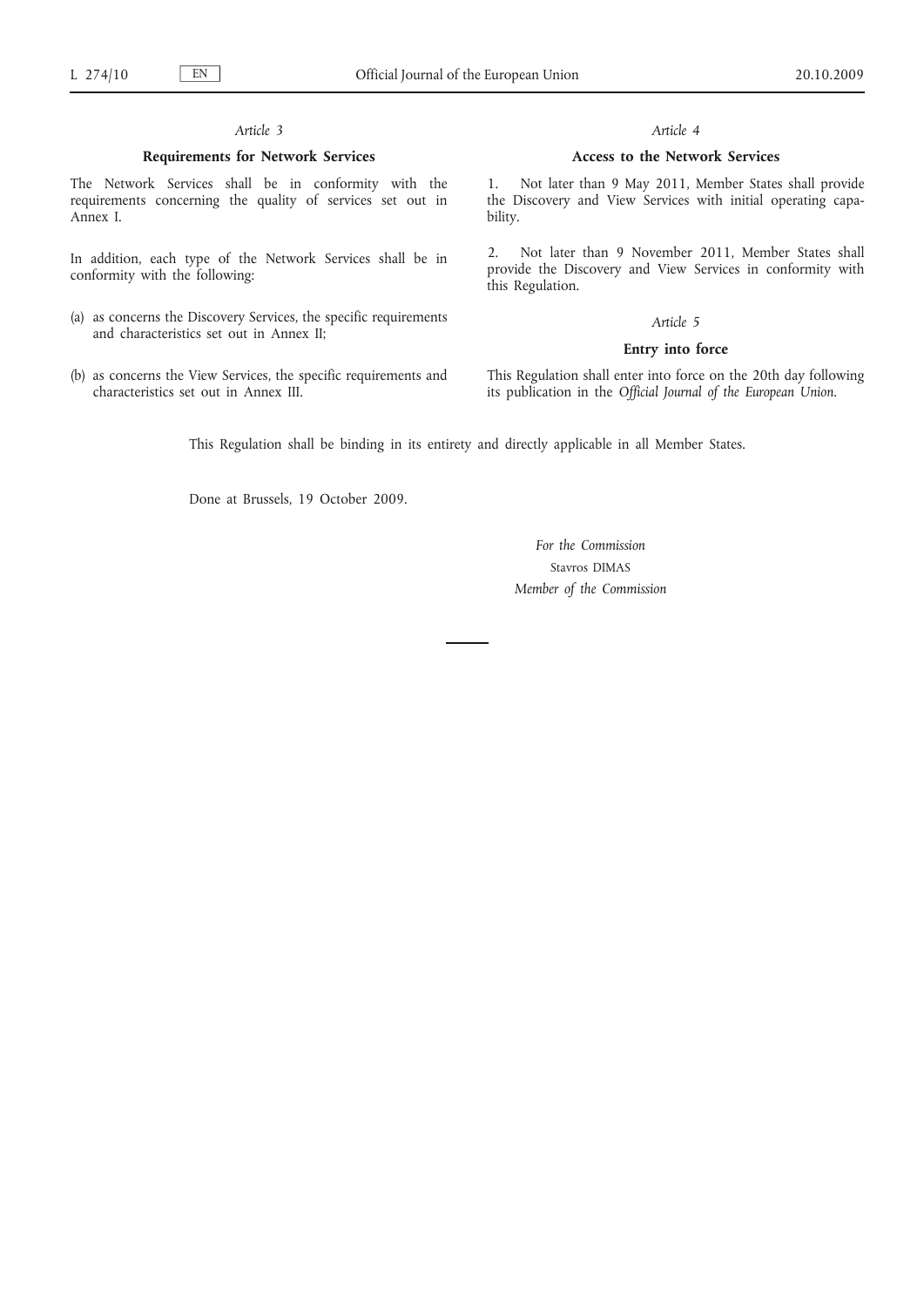### *ANNEX I*

### **QUALITY OF SERVICE**

Third party Network Services linked pursuant to Article 12 of Directive 2007/2/EC shall not be taken into account in the quality of service appraisal to avoid the potential deterioration due to the cascading effects.

The following quality of service criteria relating to performance, capacity and availability shall be ensured.

#### 1. PERFORMANCE

The response time for sending the initial response to a Discovery service request shall be maximum 3 seconds in normal situation.

For a 470 Kilobytes image (e.g.  $800 \times 600$  pixels with a colour depth of 8 bits), the response time for sending the initial response to a Get Map Request to a view service shall be maximum 5 seconds in normal situation.

Normal situation represents periods out of peak load. It is set at 90 % of the time.

# 2. CAPACITY

The minimum number of served simultaneous requests to a discovery service according to the performance quality of service shall be 30 per second.

The minimum number of served simultaneous service requests to a view service according to the performance quality of service shall be 20 per second.

### 3. AVAILABILITY

The probability of a Network Service to be available shall be 99 % of the time.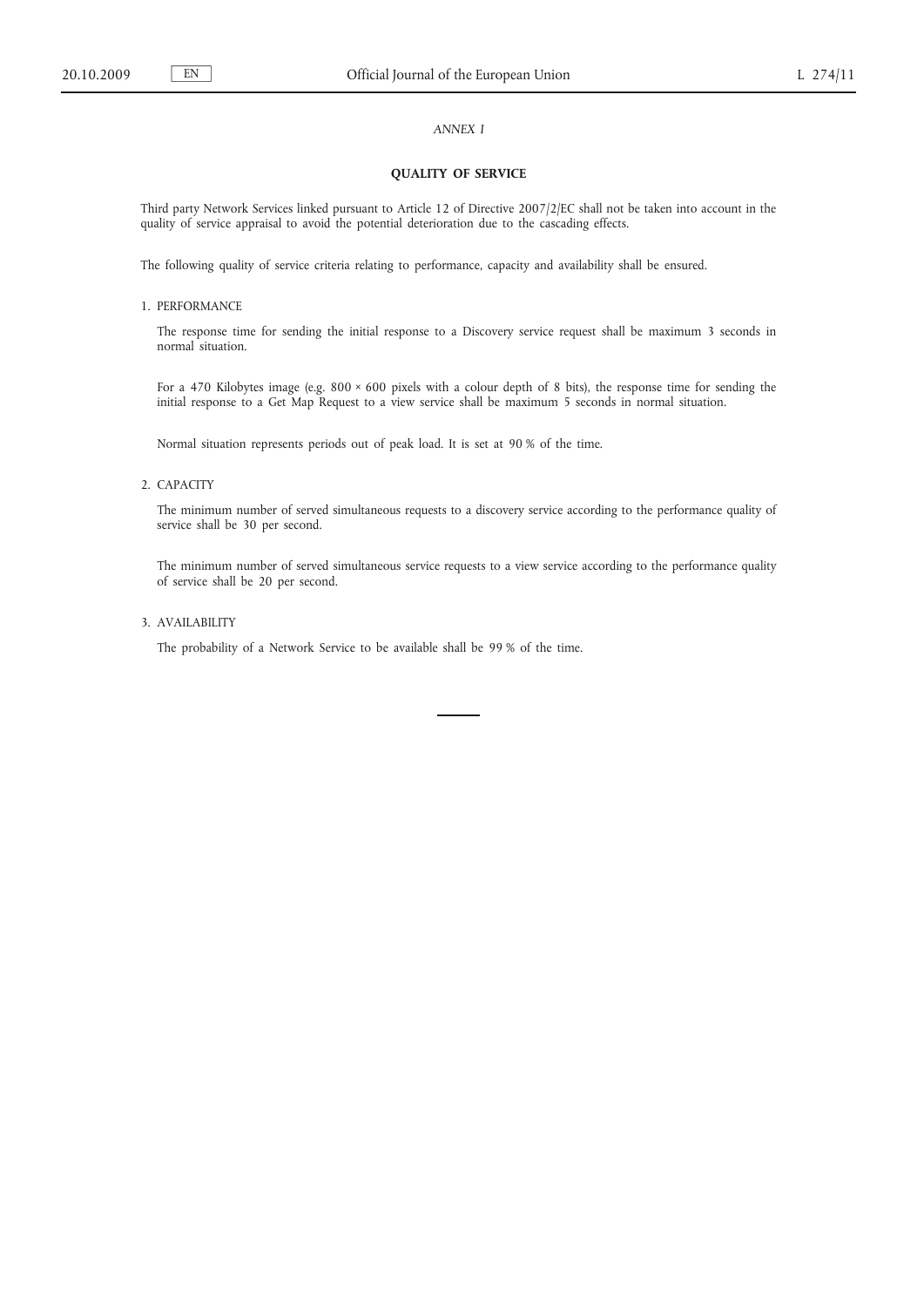# *ANNEX II*

# **DISCOVERY SERVICES**

# PART A

### **Search criteria**

In order to be in conformity with the minimum set of search criteria set out in Article 11(2) of Directive 2007/2/EC, the Discovery Service shall support searching with the INSPIRE metadata elements listed in Table 1 of this Annex.

| Table 1                                                                                                                                    |                                       |
|--------------------------------------------------------------------------------------------------------------------------------------------|---------------------------------------|
| Minimum search criteria                                                                                                                    | <b>INSPIRE</b> metadata elements      |
| Keywords                                                                                                                                   | Keyword                               |
| Classification of spatial data and services<br>(For spatial data sets and spatial data set series)                                         | Topic category                        |
| Classification of spatial data and services<br>(For spatial data services)                                                                 | Spatial data service type             |
| The quality and validity of spatial data sets                                                                                              | Lineage                               |
| The quality and validity of spatial data sets                                                                                              | Spatial resolution                    |
| Degree of conformity with the implementing rules<br>provided for in Article 7(1) of Directive 2007/2/EC                                    | Specification                         |
| Degree of conformity with the implementing rules<br>provided for in Article 7(1) of Directive 2007/2/EC                                    | Degree                                |
| Geographical location                                                                                                                      | Geographic bounding box               |
| Conditions applying to the access to and use of spatial data<br>sets and services                                                          | Conditions applying to access and use |
| Conditions applying to the access to and use of spatial data<br>sets and services                                                          | Limitations on public access          |
| The public authorities responsible for the establishment,<br>management, maintenance and distribution of spatial data<br>sets and services | Responsible party                     |
| The public authorities responsible for the establishment,<br>management, maintenance and distribution of spatial data<br>sets and services | Responsible party role                |

The following INSPIRE metadata elements or set of elements shall be also available as search criteria:

(a) Resource Title;

- (b) Resource Abstract;
- (c) Resource type;
- (d) Unique Resource Identifier;
- (e) Temporal Reference.

To allow for discovering resources through a combination of search criteria, logical and comparison operators shall be supported.

To allow for discovering resources based on the geographic location of the resource, the spatial operator listed in Table 2 shall be supported.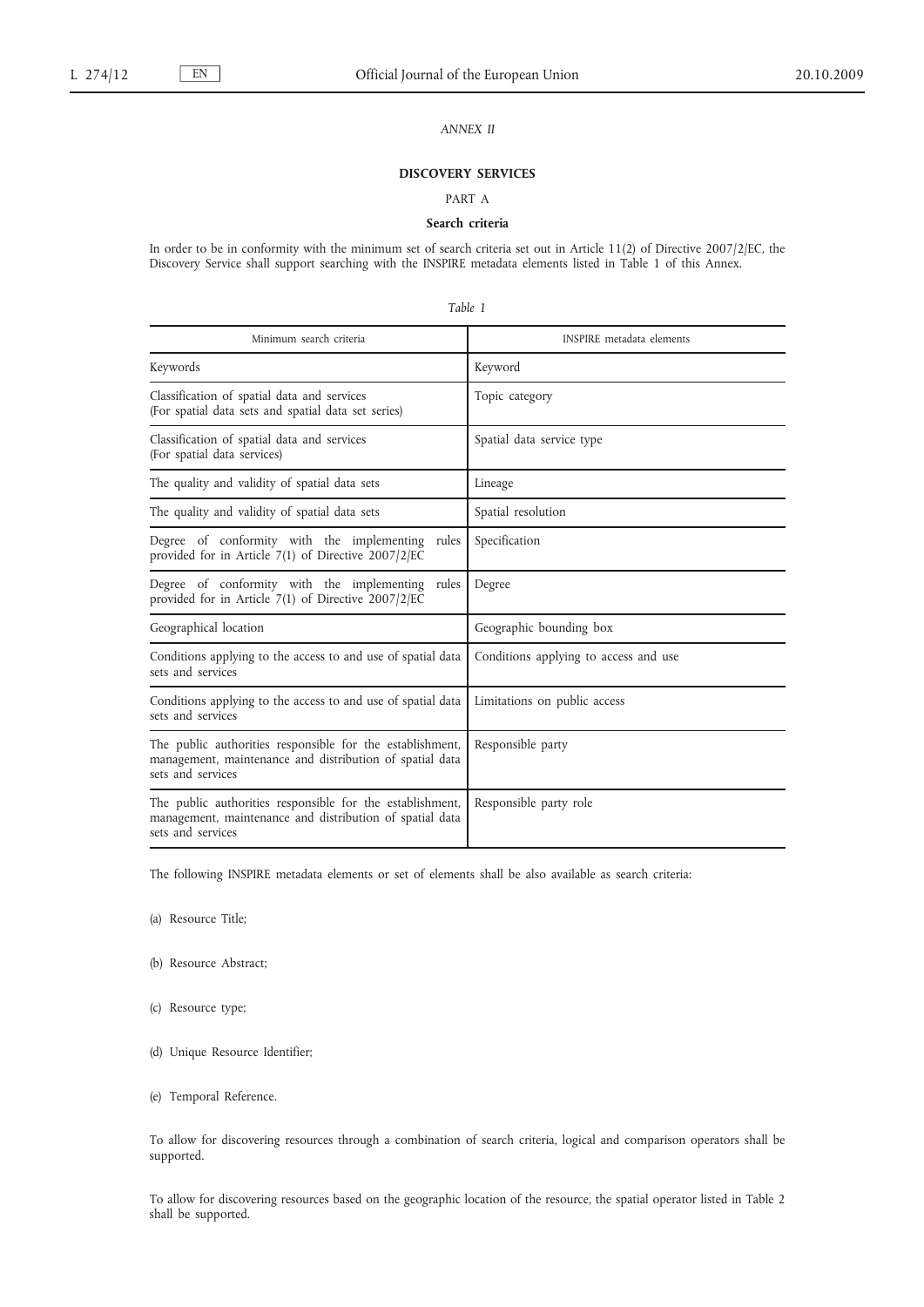| rame z        |                                                                                                          |
|---------------|----------------------------------------------------------------------------------------------------------|
| Operator Name | Property                                                                                                 |
| Intersects    | Requires the geographic bounding box INSPIRE metadata<br>element to intersect a defined area of interest |

# PART B

# **Operations**

# 1. LIST OF OPERATIONS

In order to be in conformity with Article 11(1) of Directive 2007/2/EC, the Discovery Service shall provide the operations listed in Table 3 of this Annex.

| Operation                      | Role                                                                                                                                                                           |
|--------------------------------|--------------------------------------------------------------------------------------------------------------------------------------------------------------------------------|
| Get Discovery Service Metadata | Provides all necessary information about the service<br>and describes service capabilities                                                                                     |
| Discover Metadata              | The Discover Metadata operation allows requesting<br>INSPIRE metadata elements of resources based on a<br>query statement to be retrieved from the target<br>Discovery Service |

In order to be in conformity with Article 12 of Directive 2007/2/EC, the Discovery Service shall support the operations listed in Table 4 of this Annex.

|--|--|

| Operation              | Role                                                                                                                                                                                                                                                      |
|------------------------|-----------------------------------------------------------------------------------------------------------------------------------------------------------------------------------------------------------------------------------------------------------|
| Publish Metadata       | The Publish Metadata operation allows editing INSPIRE<br>metadata elements of resources in the Discovery Service<br>(push or pull metadata mechanisms). Editing meaning<br>insert, update and delete                                                      |
| Link Discovery Service | The Link Discovery Service function allows the<br>declaration of the availability of a Discovery Service<br>for the discovery of resources through the Member<br>State Discovery Service while maintaining the<br>resource metadata at the owner location |

The request and response parameters of each operation complete the description of each operation and form an integral part of the Discovery Service technical specification.

## 2. GET DISCOVERY SERVICE METADATA OPERATION

# 2.1. **Get Discovery Service Metadata Request**

2.1.1. *Get Discovery Service Metadata Request parameters*

The Get Discovery Service Metadata Request parameter indicates the natural language for the content of the Get Discovery Service Metadata Response

## 2.2. **Get Discovery Service Metadata Response**

The Get Discovery Service Metadata Response shall contain the following sets of parameters:

- Discovery Service Metadata,
- Operations Metadata,
- Languages.

*Table 2*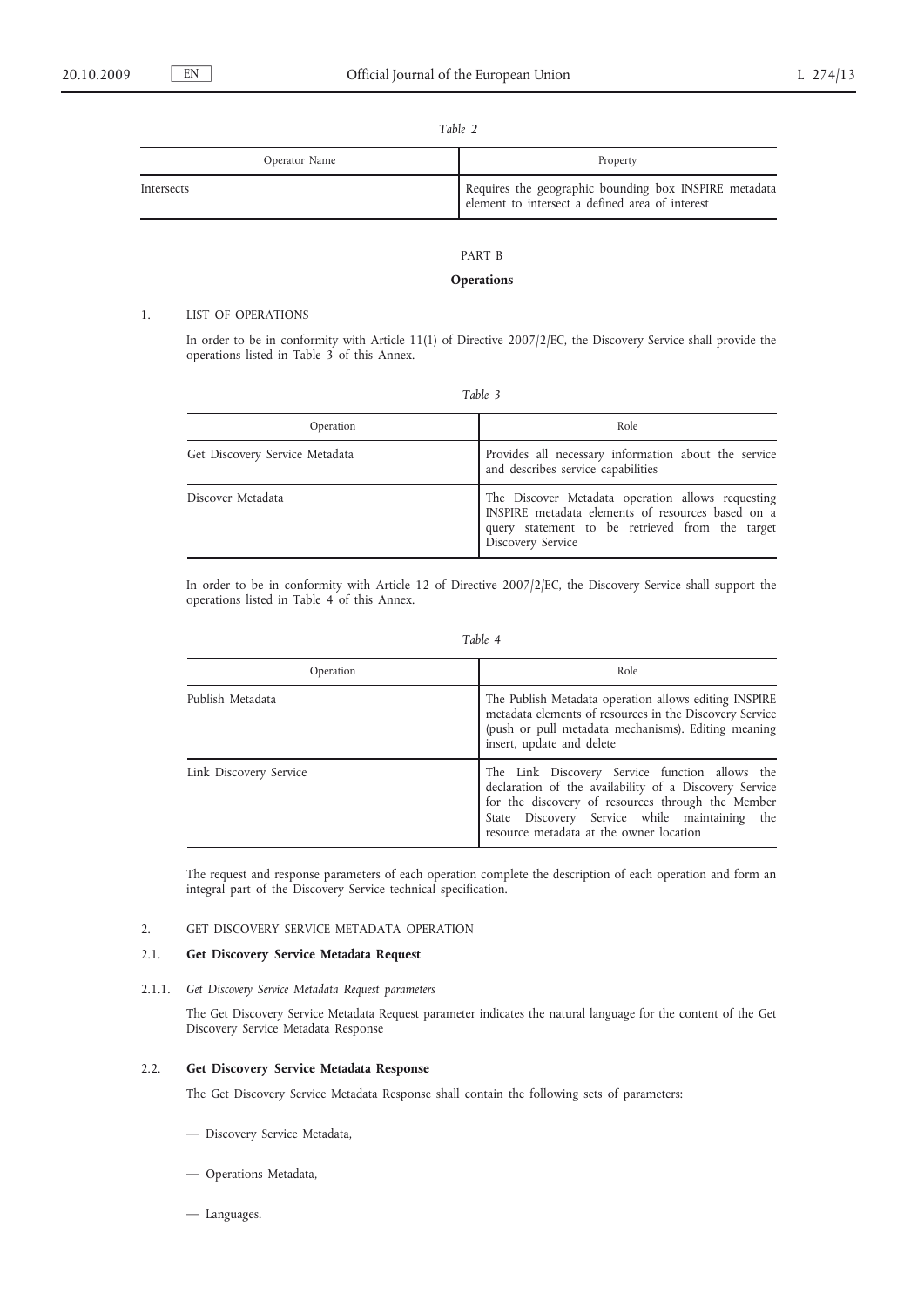#### 2.2.1. *Discovery Service Metadata parameters*

The Discovery Service Metadata parameters shall at least contain the INSPIRE metadata elements of the Discovery Service.

2.2.2. *Operations Metadata parameters*

The Operations Metadata parameter provides metadata about the operations implemented by the Discovery Service. These metadata parameters shall describe each operation. It shall at least provide the following:

- 1. indicate for the Publish Metadata if the Pull Mechanism, the Push Mechanism or both are available;
- 2. describe each operation, including as a minimum a description of the data exchanged and the network address.
- 2.2.3. *Languages parameter*

Two language parameters shall be provided:

- the Response Language parameter indicating the natural language used in the Get Discovery Service Metadata Response parameters,
- the Supported Languages parameter containing the list of the natural languages supported by the Discovery Service.
- 3. DISCOVER METADATA OPERATION

#### 3.1. **Discover Metadata Request**

This Discovery Metadata Request contains the following parameters:

— Language,

— Query.

3.1.1. *Language parameter*

The Language parameter indicates the natural language requested for the content of the Discover Metadata Response.

#### 3.1.2. *Query parameter*

The Query parameter shall contain the combination of search criteria as specified in part A.

#### 3.2. **Discover Metadata Response**

#### 3.2.1. *Discover Metadata Response parameter*

The Discover Metadata Response parameter shall contain at least the INSPIRE metadata elements of each resource matching the query.

### 4. PUBLISH METADATA OPERATION

The Publish Metadata function enables the publication of the INSPIRE metadata elements of resources at the Discovery Service. Two alternatives are:

- Push Mechanism: allowing editing of the INSPIRE metadata elements of resources accessible from the Discovery Service,
- Pull Mechanism: allows the Member State Discovery Service to pull INSPIRE metadata elements of resources from a remote location.

At least one of the above alternatives shall be supported.

### 4.1. **Push Mechanism**

- 4.1.1. *Edit Metadata Request*
- 4.1.1.1. Edit Metadata Request parameter

The Edit Metadata Request parameter provides all information requested for INSPIRE metadata elements of resources to be inserted, updated or deleted at the Discovery Service.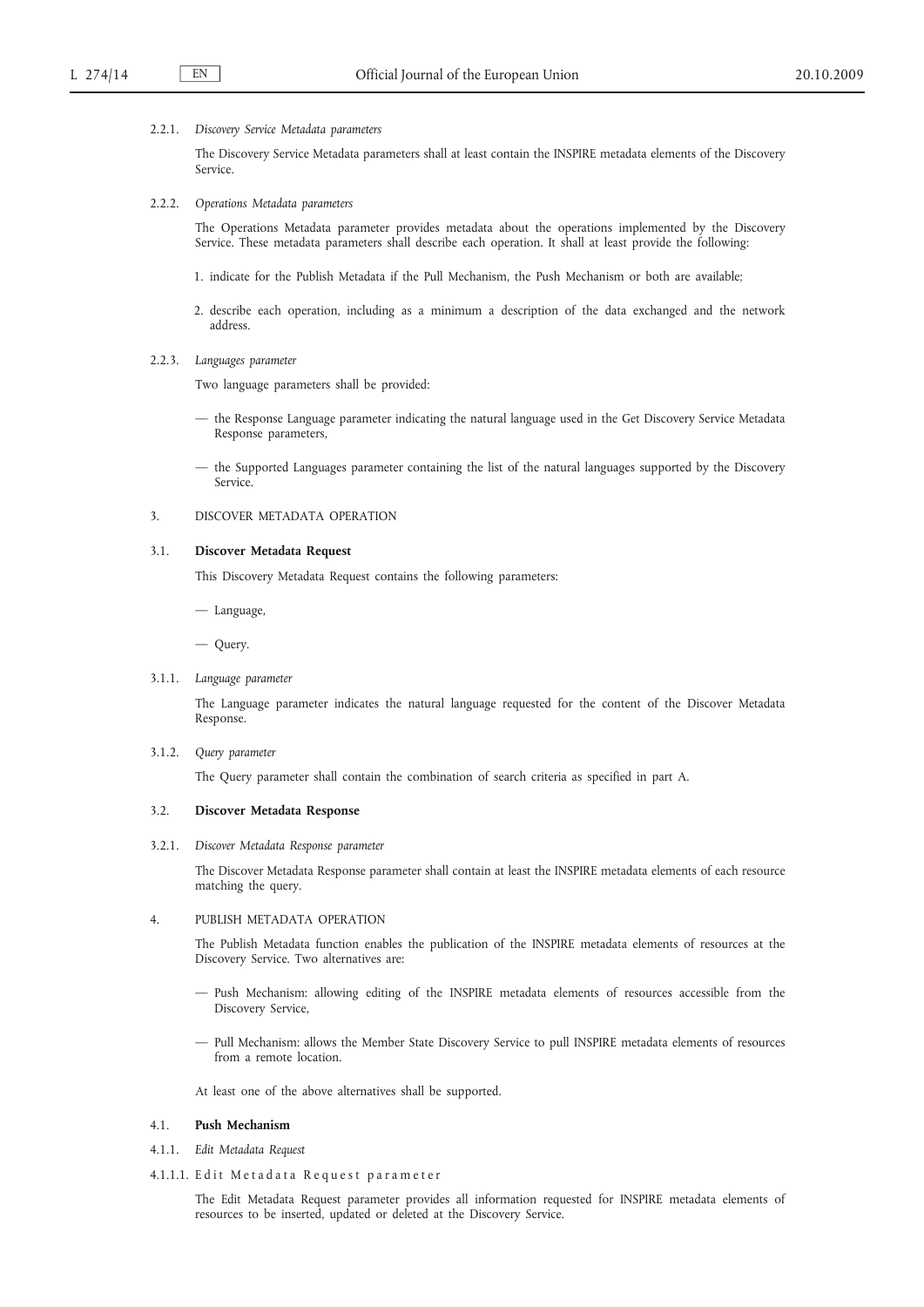#### 4.2. **Pull Mechanism**

## 4.2.1. *Collect Metadata Request*

## 4.2.1.1. Collect Metadata Request parameter

The Collect Metadata Request parameter provides all information about the remote location required to retrieve the available metadata of resources. It shall include as a minimum the INSPIRE metadata elements of the dedicated spatial data service.

# 5. LINK DISCOVERY SERVICE OPERATION

The Link Discovery Service operation allows the declaration of the availability of a Discovery Service compliant with this Regulation, for the discovery of resources through the Member State Discovery Service while maintaining the resource metadata at the owner location.

#### 5.1. **Link Discovery Service Request**

5.1.1. *Link Discovery Service Request parameter*

The Link Discovery Service Request parameter shall provide all information about the Public Authority's or Third Party's Discovery Service compliant with this Regulation, enabling the Member State Discovery Service to get resources metadata based on a combination of search criteria from the Public Authority's or Third Party's Discovery Service and to collate it with other resources metadata.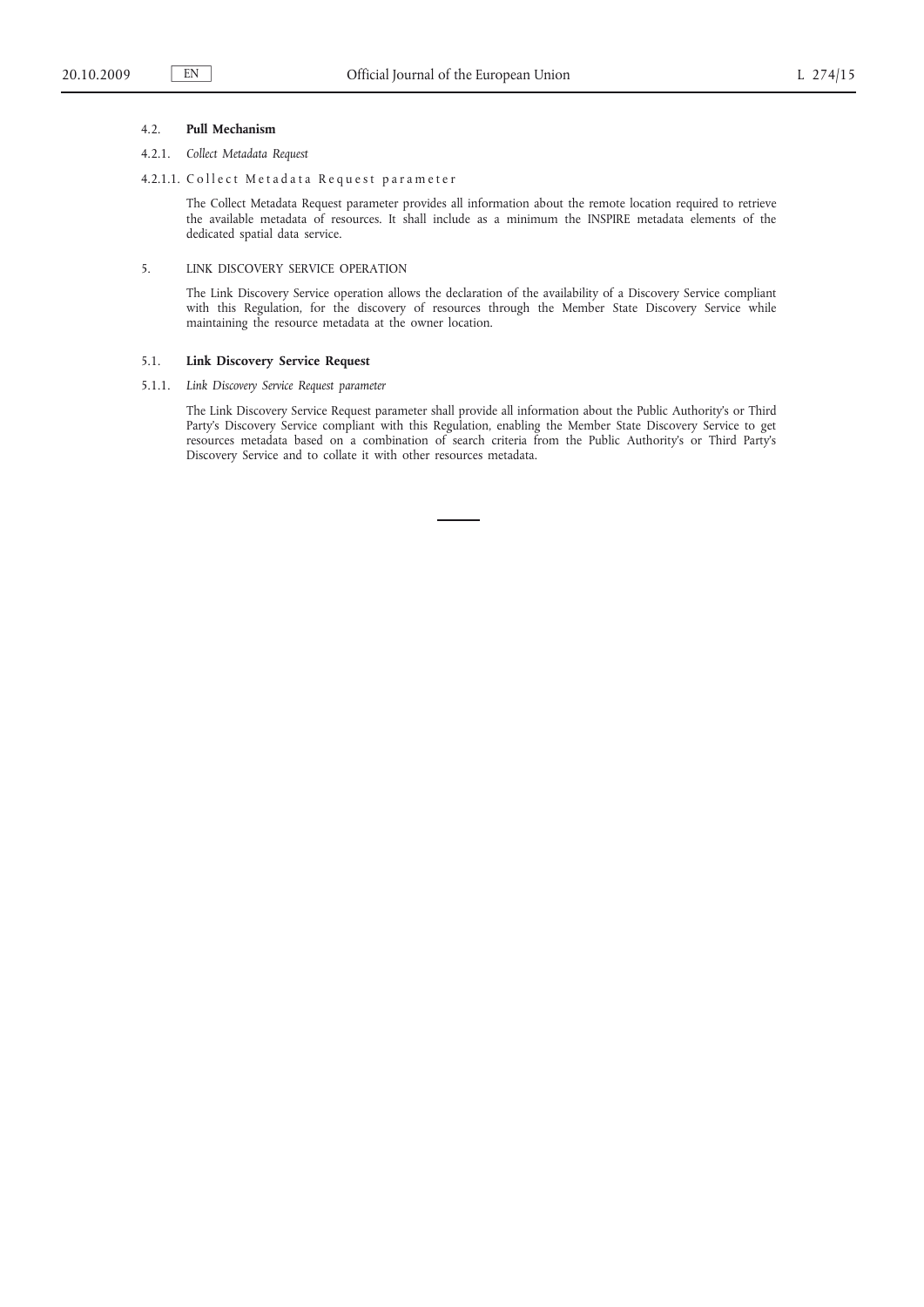# *ANNEX III*

# **VIEW SERVICES**

#### PART A

# **Operations**

# 1. LIST OF OPERATIONS

In order to be in conformity with Article 11(1) of Directive 2007/2/EC, the View Service shall provide the operations listed in Table 1 of this Annex.

|--|--|--|

| Operation                 | Role                                                                                                                                                         |
|---------------------------|--------------------------------------------------------------------------------------------------------------------------------------------------------------|
| Get View Service Metadata | Provides all necessary information about the service and<br>describes service capabilities                                                                   |
| Get Map                   | Returns a map containing the geographic and thematic<br>information coming from the available spatial datasets. This<br>map is an image spatially referenced |

In order to be in conformity with Article 12 of Directive 2007/2/EC, the view Service shall support the operations listed in Table 2 of this Annex.

| Operation         | Role                                                                                                                                                                                                                                              |
|-------------------|---------------------------------------------------------------------------------------------------------------------------------------------------------------------------------------------------------------------------------------------------|
| Link View Service | Allows a Public Authority or a Third Party to declare a view<br>Service for the viewing of its resources through the Member<br>State View Service while maintaining the viewing capability at<br>the Public Authority or the Third party location |

The request and response parameters of each operation complete the description of each operation and form an integral part of the View Service technical specification.

#### 2. GET VIEW SERVICE METADATA OPERATION

# 2.1. **Get View Service Metadata Request**

2.1.1. *Get View Service Metadata Request parameters*

The Get View Service Metadata Request parameter indicates the natural language requested for the content of the Get View Service Metadata Response.

# 2.2. **Get View Service Metadata Response parameters**

The Get View Service Metadata Response shall contain the following set of parameters:

- View Service Metadata,
- Operations Metadata,
- Languages,
- Layers Metadata.
- 2.2.1. *View Service Metadata parameters*

The View Service Metadata parameters shall at least contain the INSPIRE metadata elements of the View Service.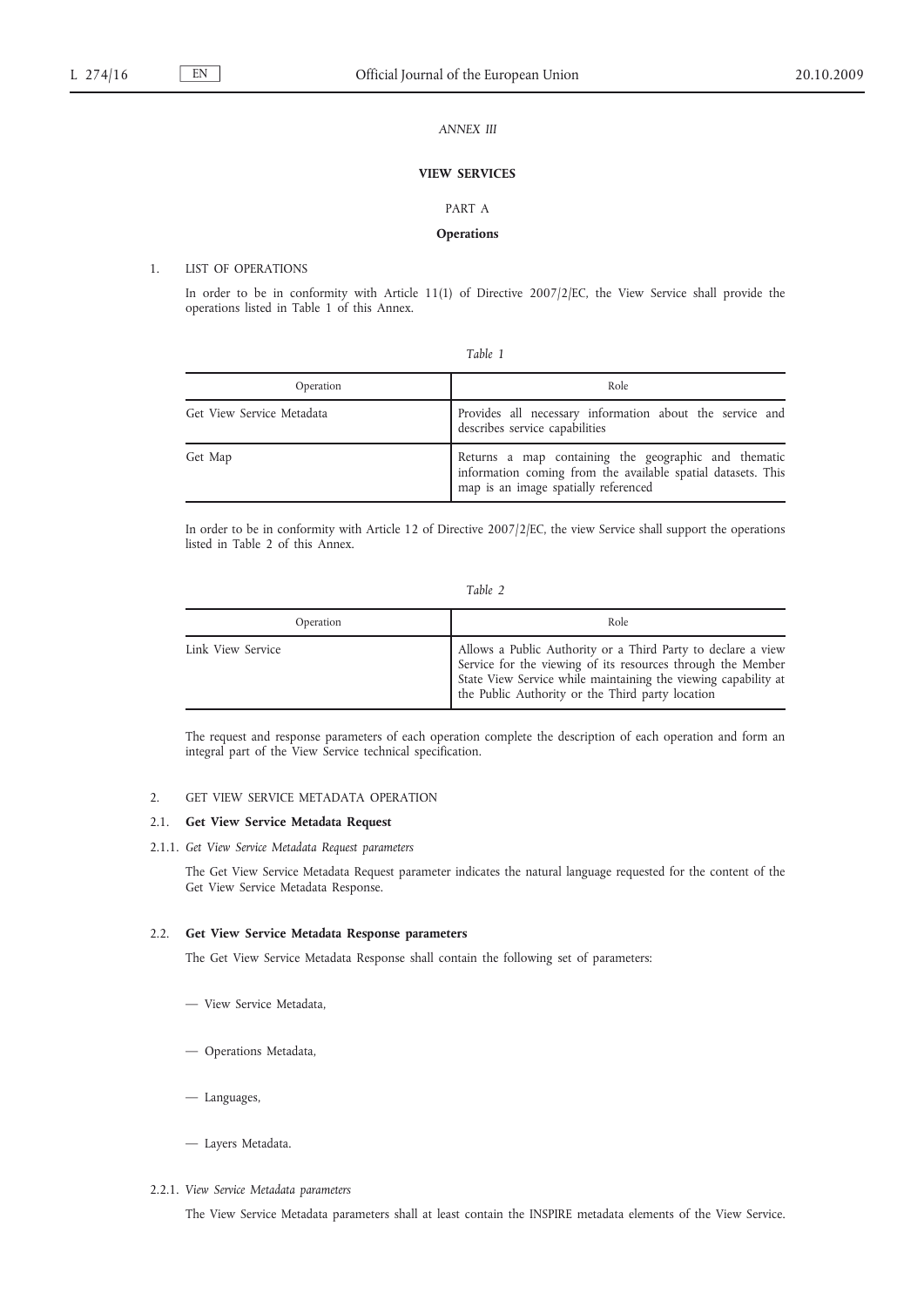### 2.2.2. *Operations Metadata parameters*

The Operation Metadata parameter describes the operations of the View Service and shall contain as a minimum a description of the data exchanged and the network address of each operation.

#### 2.2.3. *Languages parameters*

Two language parameters shall be provided:

- the Response Language parameter indicating the natural language used in the Get Service Metadata Response parameters,
- the Supported Languages parameter containing the list of the natural languages supported by this view service.

## 2.2.4. *Layers Metadata parameters*

The metadata elements listed in Table 3 shall be provided for each layer.

| Metadata elements          | Description                                                                                                      |
|----------------------------|------------------------------------------------------------------------------------------------------------------|
| Resource Title             | The title of the layer, used for human communication, for<br>presentation of the layer, e.g. in a menu           |
| Resource Abstract          | Layer abstract                                                                                                   |
| Keyword                    | Additional keywords                                                                                              |
| Geographic Bounding Box    | The minimum bounding rectangle in all supported Coordinate<br>Reference Systems of the area covered by the layer |
| Unique Resource Identifier | The Unique Resource Identifier of the resource used to create<br>the layer                                       |

*Table 3*

The layer specific parameters listed in Table 4 shall be provided for each layer.

*Table 4*

| Parameter                    | Description                                                                                                                 |
|------------------------------|-----------------------------------------------------------------------------------------------------------------------------|
| Name                         | Harmonised name of the layer                                                                                                |
| Coordinate Reference Systems | List of Coordinate Reference Systems in which the layer is<br>available                                                     |
| Styles                       | List of the rendering styles available for the layer.                                                                       |
|                              | A style shall be composed of a title and a unique identifier                                                                |
| Legend URL                   | Location of the legend for each style, language and dimension<br>pairs                                                      |
| Dimension Pairs              | Indicates the supported two dimensional axis pairs for multi-<br>dimensional spatial data sets and spatial data sets series |

# 3. GET MAP OPERATION

- 3.1. **Get Map Request**
- 3.1.1. *Get Map Request parameters*

The Get Map Request parameters listed in Table 5 shall be provided